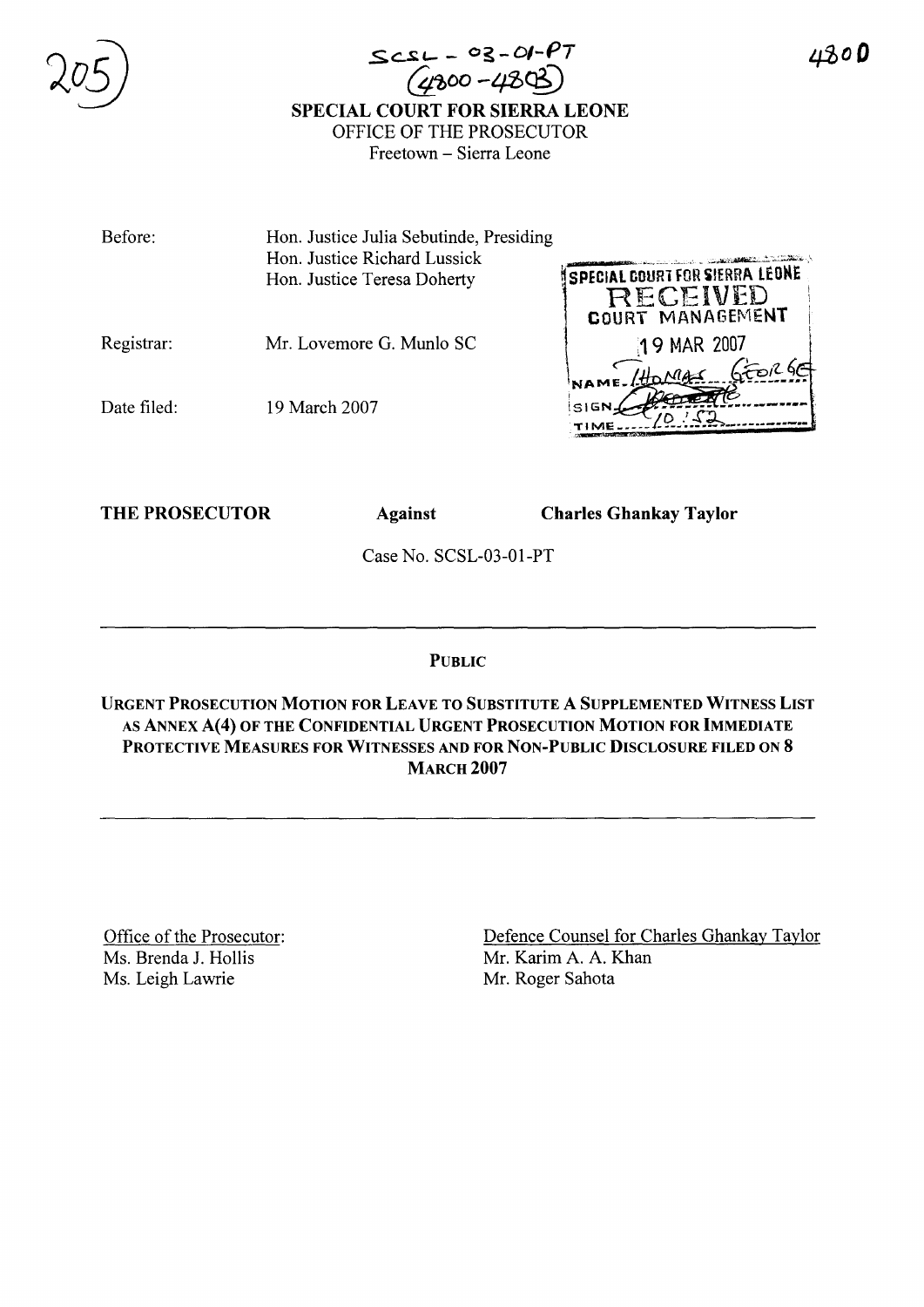#### **I. INTRODUCTION**

- 1. On 8 March 2007, the Prosecution filed the "Confidential Urgent Prosecution Motion for Immediate Protective Measures for Witnesses and for Non-Public Disclosure" (the "**Motion**")<sup>1</sup> which is still pending.
- 2. The Prosecution filed a witness list as Annex A(4) of the Motion listing by pseudonym the witnesses for whom the Prosecution is seeking protective measures.

#### **II. ApPLICATION**

- 3. Since filing the Motion and as a result of: (i) continued on-going investigations and analysis; and (ii) intimation to the Prosecution by a witness of hislher willingness to act as a witness in the trial against the Accused, the Prosecution has identified a further three witnesses in relation to whom the Prosecution must seek an order from the Trial Chamber to apply the same protective measures sought in the Motion.
- 4. As the Motion is still pending and the legal and factual arguments set out in the Motion apply equally to the three additional witnesses, the Prosecution seeks leave to supplement the witness list set out in Annex  $A(4)$  of the Motion.
- 5. If leave to supplement the witness list is granted, the Prosecution requests that Annex  $A(4)$  of the Motion is substituted by Annex  $A(5)$  of this motion.

### **III. CONCLUSION**

6. The Prosecution requests that the Trial Chamber grant leave for the witness list attached to the Motion to be supplemented and, if so granted, to substitute Annex A(4) of the Motion with Annex A(5) attached to this motion.

Filed in Freetown,

19 March 2007

For the Prosecution,

andag Hollis

Brenda 1. Hollis Senior Trial Attorney

*Prosecutor* v *Taylor,* SCSL-03-01-PT 2

<sup>&</sup>lt;sup>1</sup> Prosecutor v. Taylor, SCSL-03-1-PT-200, "Confidential Urgent Prosecution Motion for Immediate Protective Measures for Witnesses and for Non-Public Disclosure", 8 March 2007.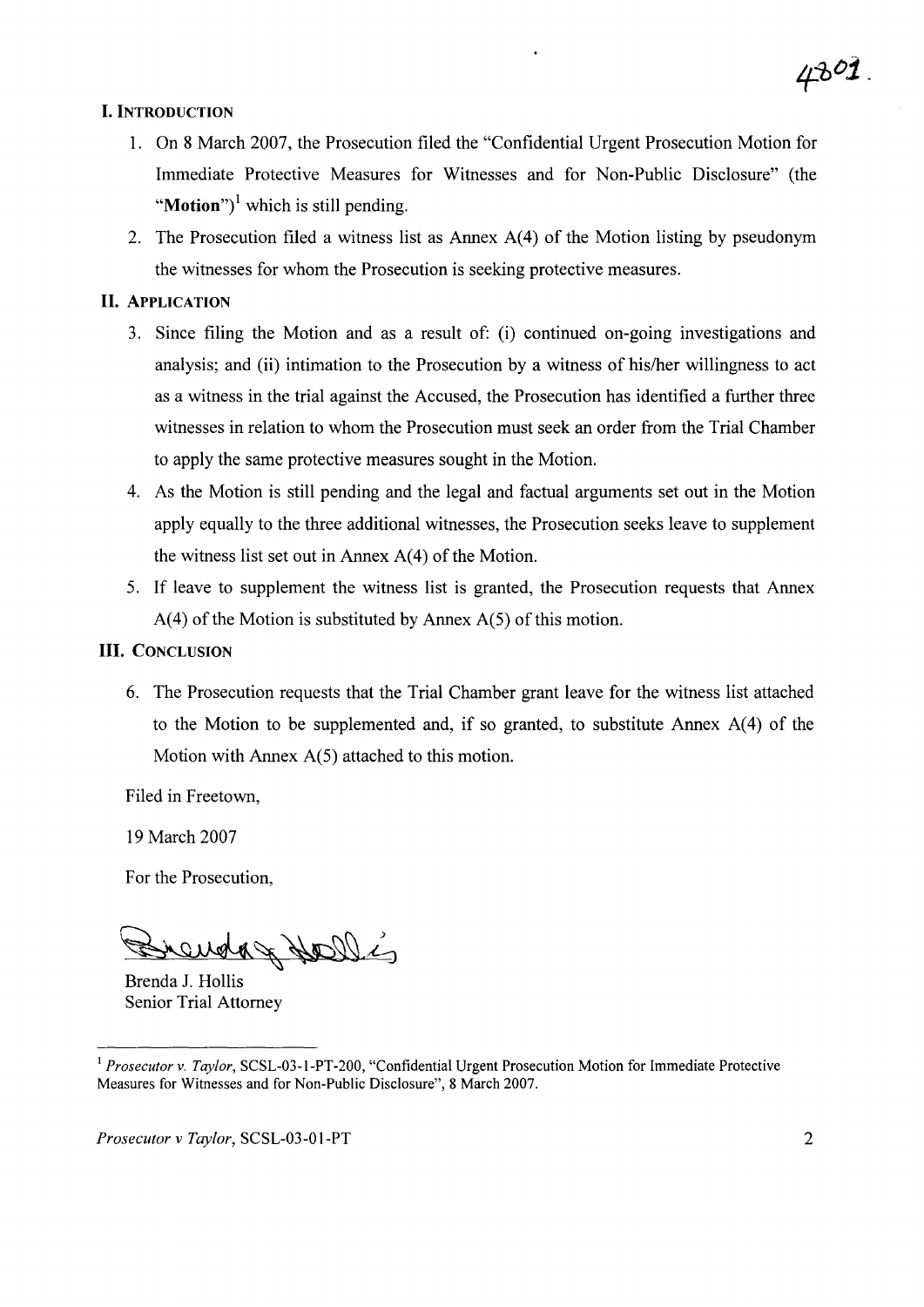### Index of Authorities

*Prosecutor v. Taylor*, SCSL-03-01-PT-200, "Confidential Urgent Prosecution Motion for Immediate Protective Measures for Witnesses and for Non-Public Disclosure", 8 March 2006.